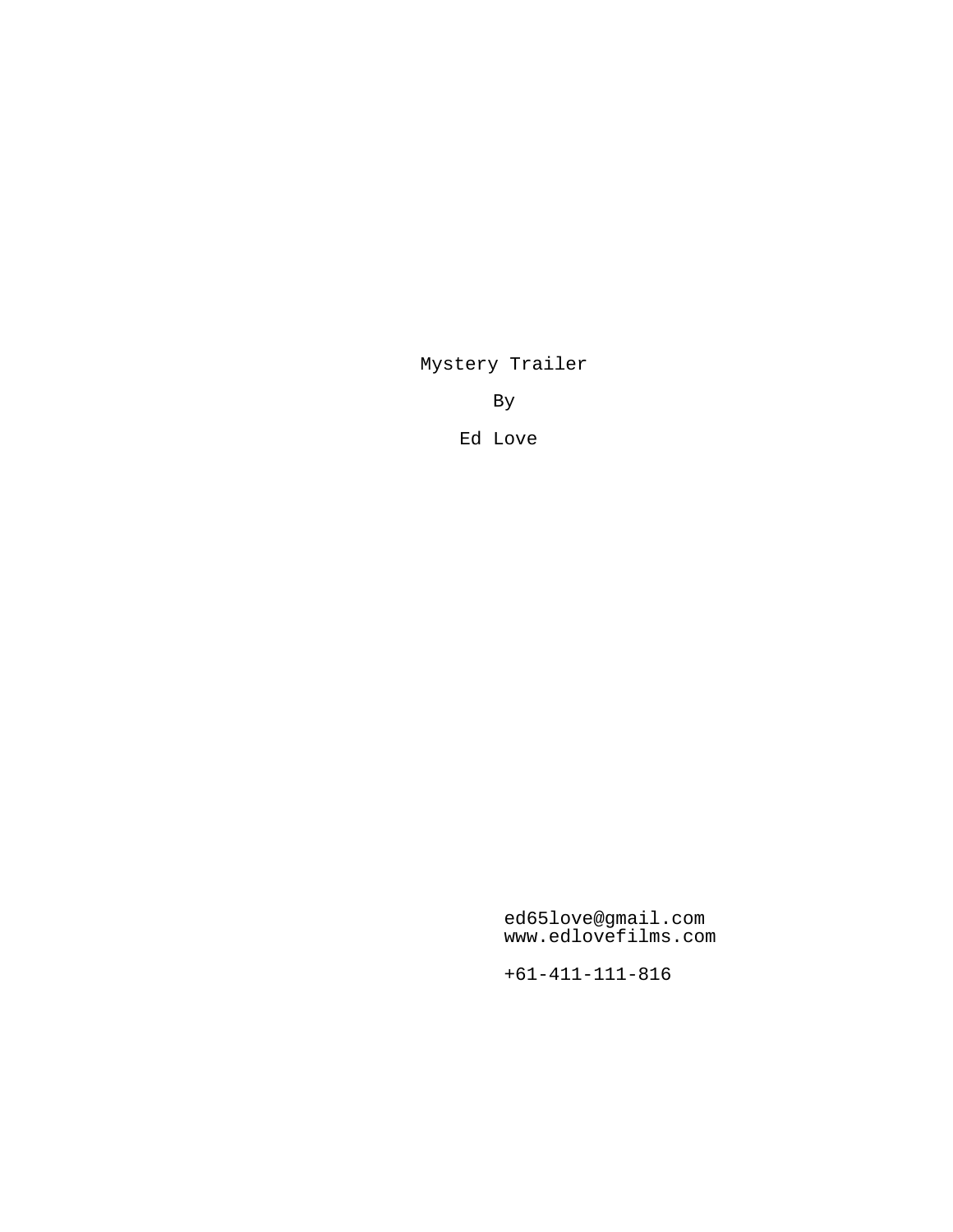INT. CLUB PAX PRIVATE ROOM - NIGHT Recorded BIG BAND MUSIC plays, barely audible. FELICITY, mid 40s, blond, in Chanel, past it, and knows it. She wears a headset, sits at a well laid candle lit table. TONY, early 30s, appears in a Tux. Ex Oklahoma, tall, blond hair, blue eyes, clean shaven. Observant, street smart. He blinks repeatedly, shades his eyes. He sizes up Felicity, the table, the room. The exits. Uniformed arms behind his back free him from HANDCUFFS.

> **TONY** Thank you kindly.

He shakes his arms, sits. Adjusts his collar, grimaces.

TONY (to Felicity) Are --

Felicity holds up a hand without looking.

She listens to the silent headset for a few moments.

FELICITY (turns to him) Feeling better now, Tony?

TONY After what you just put me through, I'm lucky to be alive. Felicity.

FELICITY You should have taken your chance.

Tony glares at her, pulls at his bow tie.

TONY You're gonna have to excuse me, I ain't done this for a while.

FELICITY Take your time. We have plenty. I trust the music is to your taste?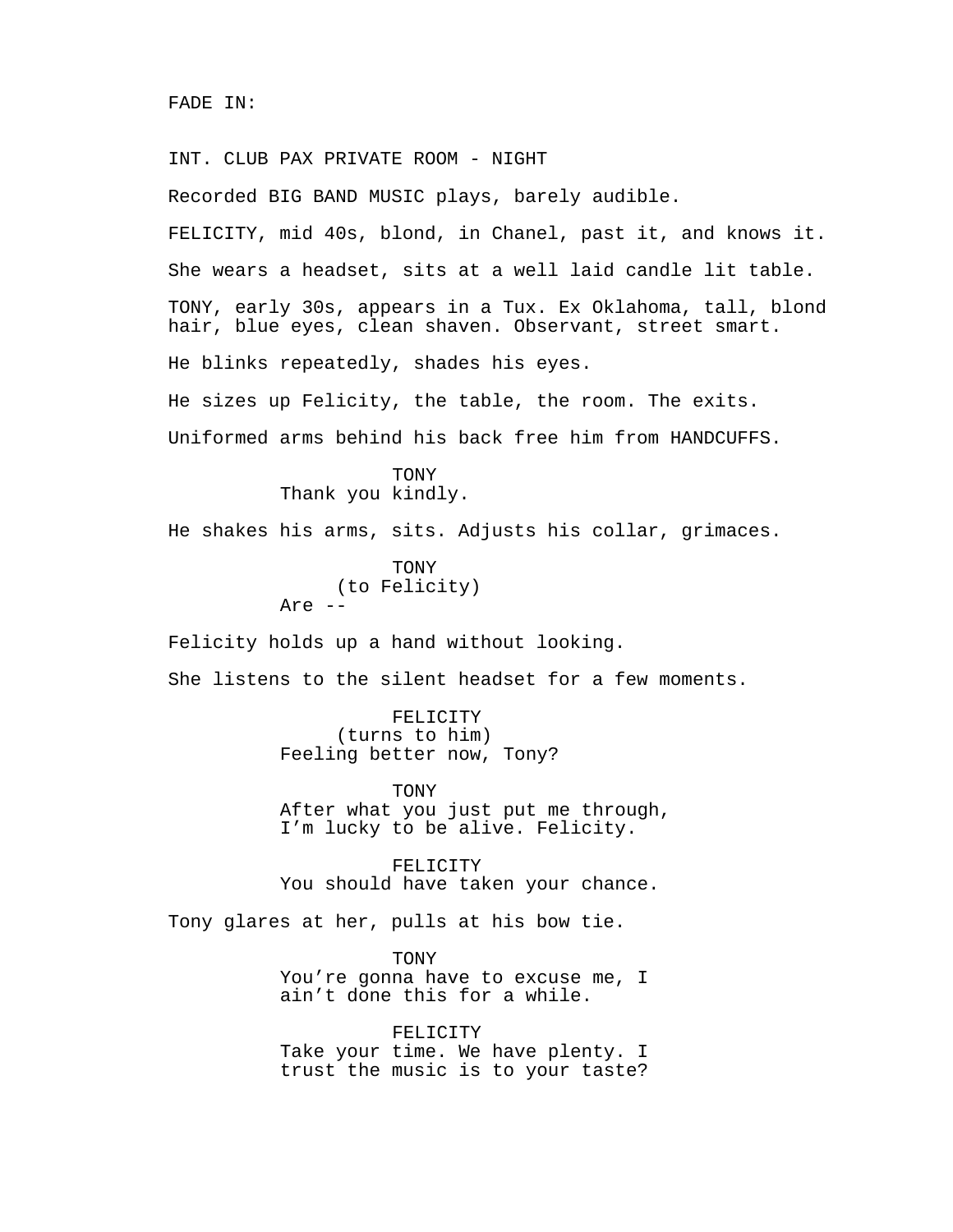TONY

Can we quit pretending this is a regular date? You might do it every week, but it just ain't natural.

FELICITY

Where's your sense of romance? How about sweeping a girl off her feet?

TONY My current situation distracts me.

FELICITY If you want to improve your current situation, get with the program.

TONY Yes, ma'am, whatever you say.

## FADE OUT AND INTO:

Felicity drinks from a champagne flute. A half full beer glass rests in front of Tony.

> **TONY** So where's your live audience?

FELICITY New show, new format. Just the two of us, so you have the best chance to impress me. No distractions.

Tony waves, smiles at a TV camera in the ceiling.

FELICITY Just make sure it's exciting, ok?

FADE OUT AND INTO:

Felicity lies curled up in the fetal position, underneath the table, her hands over her ears. Terrified.

Her heart beats loudly and fast.

She exhales and inhales loudly, quickly. Her breathing stops. Out and in again once more, loudly. Stops.

FADE OUT AND INTO:

The music turns upbeat. Two empty plates on the table.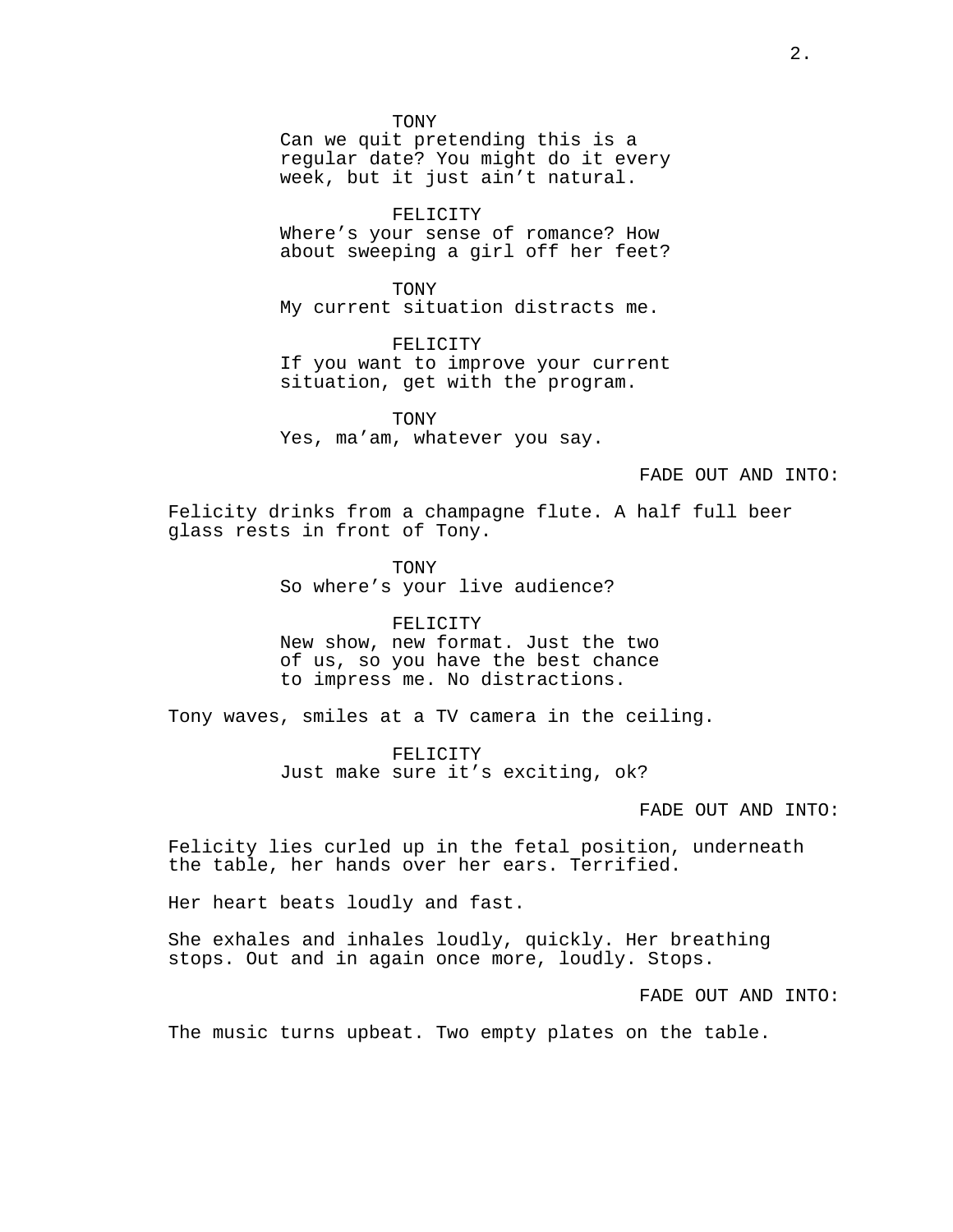FELICITY We used to play this when I was a girl. It always takes me back.

TONY Happier days?

FELICITY Simpler days.

Tony rises, extends his hand towards her.

TONY May I have the pleasure, ma'am?

Felicity stands, takes his hand.

He guides her away from the table. They dance. He leads with confidence, spins her gently, pulls her in. She sighs. He stops dancing, moves closer. She looks at his lips. He gazes into her eyes, moved his mouth towards hers. He pauses, smiles, whisks her off in another direction. She slaps his back, closes her eyes, relaxes. She moves his hand down to her butt.

## FADE OUT AND INTO:

Tony's Tux jacket covers his chair. Bow tie on the table. He stands behind a seated Felicity, gazes straight ahead. His hands surround and slowly rub her neck. She trembles.

> TONY I am getting really hot. You know what would help? A beer. Not one of them fancy imported beers, just a good old fashioned American beer. You know ... with a twist off cap.

He holds her head still with both hands.

FADE OUT AND INTO:

Tony sits back in his chair, eyes locked on Felicity.